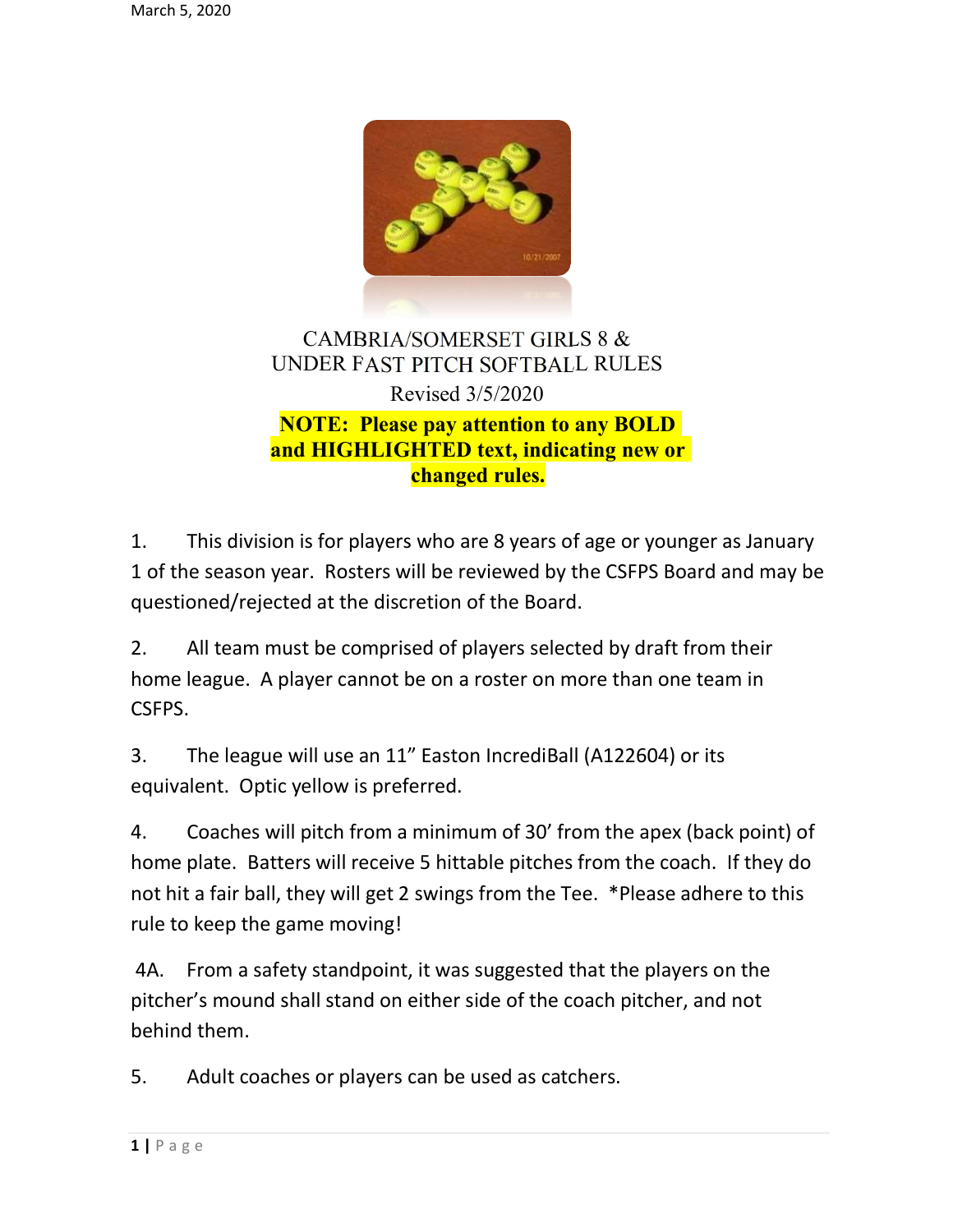6. Coaches should place players in established positions and that extra players should play behind the baselines. (The rule reads at the edge of the grass; however, some infields extend much further than others).

7. Infielders are required to stay behind the infield arc until the ball is hit. It is the responsibility of the adult pitcher to make sure the fielders are behind the arc before he/she delivers the pitch. This is a safety issue that will not be ignored! See attached field diagram for arc dimensions (see attached diagram).

8. Run Rule – 5 runs max per inning per team or three outs. The scoreboard will be reset to 0-0 after each inning.

9. The batter/runner will be limited to one base on a ball in the infield and may attempt to take 2 bases on a ball untouched into the outfield. Please do not let the game get out of hand. Limiting hits to singles lets the players learn force plays and allowing hitters to attempt a double reward them for a good hit. If a player hits a slow roller that gets by the fielders keep it at a single. Only reward quality hits with double attempts.

10. Teams may use up to 4 coaches in the field on defense.

11. Coaches and current players can coach the bases (12U players and up). You can use a coach on  $2^{nd}$  base but they must be in a position well behind the base to avoid interfering with the defense.

12. For a hit to be considered fair, it must pass the diagonal "fair ball" line. See attached diagram for placement and dimensions. 12. Plays at Home: The runner must touch home plate before the ball passes over the batter's box to be safe. The throw must be within the area of the batter boxes to be considered for a put out.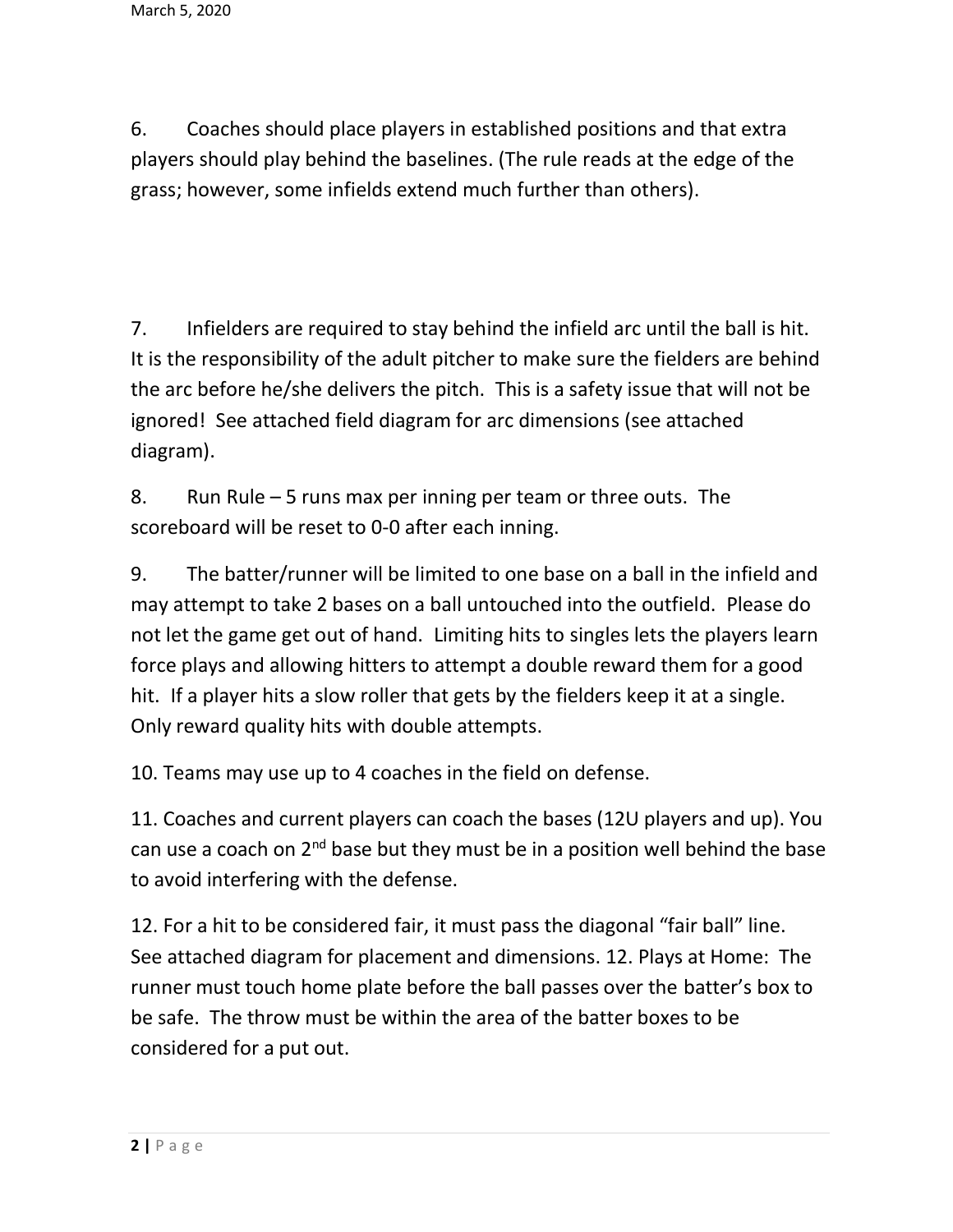13. Warm up balls will be allowed to be used on the field between innings as long as determined reasonable by the coaches of both teams.

14. NO SWINGING BATS OR THROWING BALLS IN THE DUGOUT AREA!!! All players are expected to remain in the dugout area to keep the game moving. Visiting the concessions stand or family in the stands can be done after the game. Keep the games moving!!!!

14A. A players first offense of either throwing a helmet, bat or other object will result in a warning, a second offense will get a player ejected from the game and possible suspension afterwards pending league discussion.

15. Umpires will not be used. The managers will call the game. On close calls, if the managers do not agree, the away team will get the first call with the home team getting the next. Calls will rotate in this order for the entire game.

16. This division is totally instructional and should be played accordingly.

17. Facemasks and chin straps are required on all helmets. Helmets must be worn any time an offensive player is outside the dugout area. They should not be removed until the player enters the dugout.

18. If one team is short 4 or more players, borrow players from the other team to make the teams even. Managers can decide how to handle this situation.

18A. A general recommendation for all leagues was agreed upon to minimize 8U rosters to 8 players or less when possible.

19. There is no stealing in the Pony tail division.

20. Batters are not permitted to deliberately attempt to bunt.

21. All games end in ties!

22. Every game must be a min of 5 innings or min of 1:15 minutes.

## 24. A team roster must be submitted to the CSFPS Board of directors by the elected date set. If a team does not submit a roster they will forfeit until the roster has been received and approved by CSFP.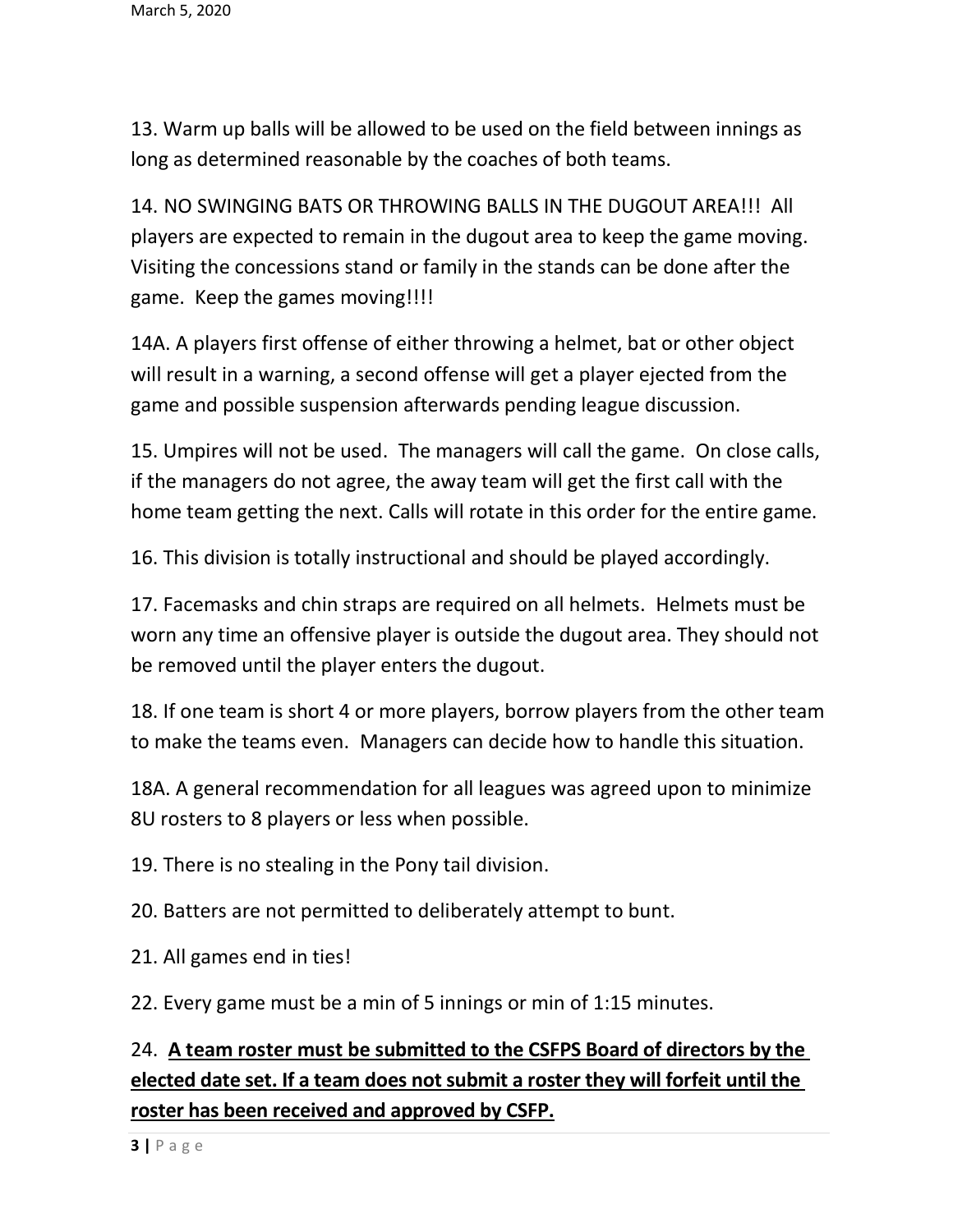25. There will continue a ZERO tolerance policy for coaches, players and parents. Any player, coach or a parent using profanity or making derogatory comments will be ejected immediately from the field location.

25A. Coaches are reminded it is their responsibility to control themselves, their players, as well as their fans.

25.B The respective league representative will be notified immediately in the occurrence of any ejection and can be subject to ejections after home league discussion.

26. If a team doesn't show up to play the scheduled game, the team automatically forfeits. If that team did not provide sufficient notice to allow the home team to cancel the game. The team that does not show up will be under review of the CSFP Board of Directors.

27. If a player hits a ball into the outfield, the batter and other established runners can continue to advance until the outfielder throws the ball towards the infield. At this point, the umpire will raise their arm, indicating the play is over, at which point any runner who has started to advance may continue to the next base. The runners can only advance to the base they started towards and cannot advance further on that play. The fielders may still attempt to make a play on the advancing runner.

These rules were designed to make this division a safe and enjoyable game for the players. The safety of the players is our main concern. Please adhere to all rules listed and let the girls have fun while learning the game. They have many years of competitive ball ahead of them and do not need to be in a win/lose situation at this age. It is the responsibility of the managers to keep this division "instructional."

Rule interpretation issues should be directed to your home league representative.

Please visit our new website at www.leaguelineup.com/csfpitch, your rosters, scores and game schedules will be on the new site, we will no longer be using